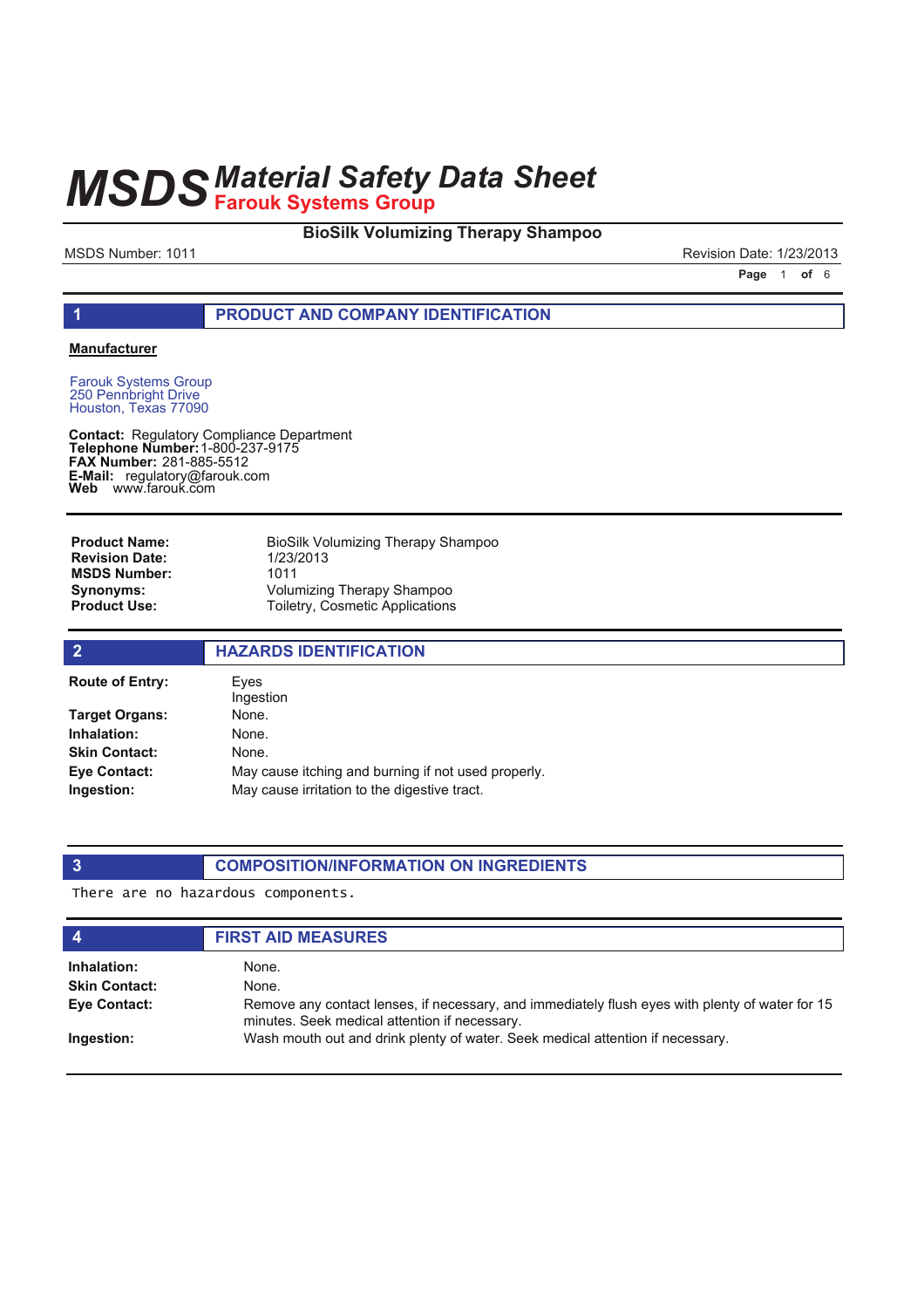#### **BioSilk Volumizing Therapy Shampoo**

MSDS Number: 1011 MSDS Number: 1011

**Page 2 of 6** 

#### **5 FIRE FIGHTING MEASURES**

FLASHPOINT AND METHOD:

Not applicable

FLAMMABLE LIQUIDS: None.

AUTO IGNITION TEMP:

 None. FLAMMABLE CLASS:

None.

BURNING RATE OF SOLID:

Not available

GENERAL HAZARDS: Evacuate personnel downwind of fire to avoid inhalation of fumes and smoke.

EXTINGUISHING METHODS: Chemical type foam, CO2(Carbon Dioxide), Dry Chemical, Water Fog

HAZARDOUS COMBUSTION PRODUCTS: None.

FIRE FIGHTING PROCEDURES: This product is not flammable.However, hazardous decomposition and combustion products may be formed in a fire situation. Cool exposed containers with water spray to prevent overheating.

FIRE FIGHTING EQUIPMENT: Respiratory and eye protection are required for fire fighting personnel. Full protective equipment (Bunker Gear) and self contained breathing apparatus (SCBA) should be used for all indoor fires and significant outdoor fires. For small outdoor fires, which may be easily extinguished with a portable fire extinguisher, use of a SCBA may not be needed.

### **6 ACCIDENTAL RELEASE MEASURES**

SMALL SPILL: When a spill occurs, use absorbent material on the substance. Dispose of the material according to all local, state and federal regulations. Always use an absorbent material when cleaning up a spill.

ENVIRONMENTAL PRECAUTIONS: Avoid run-off or release into sewers, stormdrains and waterways.

GENERAL PRECAUTIONS: Remove containers away from flammable materials.

#### *HANDLING AND STORAGE*

**Handling Precautions:**

**Storage Requirements:**

Use appropriate personal protective equipment as specified in Section 8. Handle in a manner consistent with good household/personal techniques and practices. Keep containers/bottles securely sealed when not in use. Store in cool/dry conditions that do not exceed room temperature. Try to store product in temperatures between 40°F to 90° F.

| 8                                 | <b>EXPOSURE CONTROLS/PERSONAL PROTECTION</b>                                                                                                                                                                                                                                                                                |
|-----------------------------------|-----------------------------------------------------------------------------------------------------------------------------------------------------------------------------------------------------------------------------------------------------------------------------------------------------------------------------|
| <b>Engineering Controls:</b>      | These recommendations provide general guideance for handling this product safely.<br>Because specific use conditions may vary, safety procedures should be developed for<br>each specific application of this product. When developing procedures, always<br>consider potential waste, disposal and personal safety issues. |
| <b>Protective Equipment:</b>      | EYES AND FACE: For reasonable foreseeable uses of this product, eve and face<br>protection is not required.<br>SKIN: For reasonable foreseeable uses of this product, skin protection is not required.<br>RESPIRATORY: For reasonable foreseeable uses of this product, respiratory                                         |
| <b>Exposure Guidelines/Other:</b> | protection is not required.<br>EXPOSURE GUIDELINES: Overexposure is unlikely. Since all parameters cannot be foreseen, the use of engineering controls<br>to reduce exposure may be necessary.                                                                                                                              |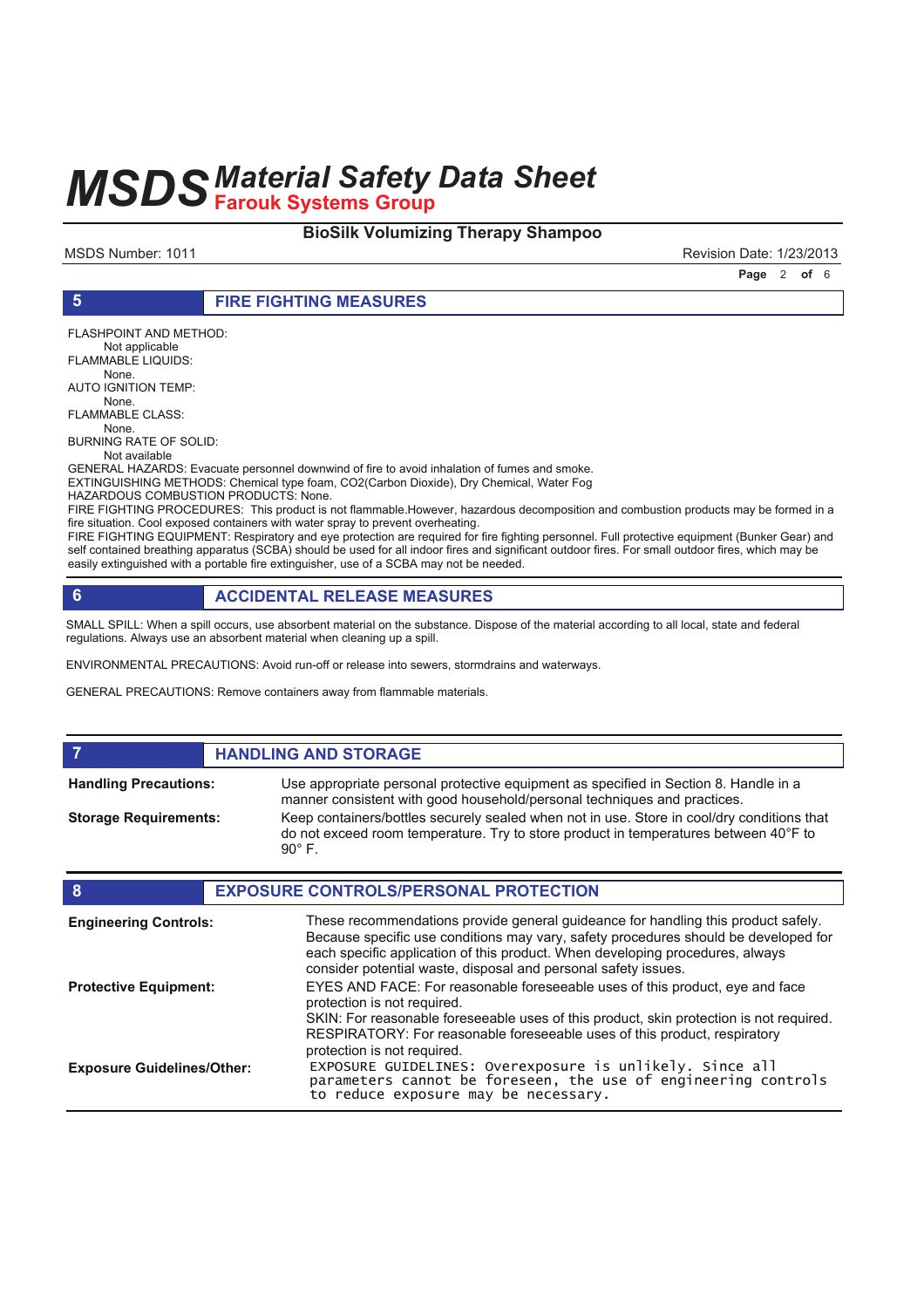#### **BioSilk Volumizing Therapy Shampoo**

MSDS Number: 1011 MSDS Number: 1011

**Page 3 of 6** 

#### **9 PHYSICAL AND CHEMICAL PROPERTIES**

| Appearance:            | Pearlesc    |
|------------------------|-------------|
| <b>Physical State:</b> | Liguid      |
| Odor:                  | Pleasant    |
| pH:                    | $5.0 - 6.0$ |
| <b>Vapor Pressure:</b> | N/A         |
| <b>Vapor Density:</b>  | N/A         |

**Appearance:** Pearlescent, viscous liquid fragrance

**Boiling Point:** N/A **Freezing/Melting Pt.:** N/A **Solubility:** Soluble in water. **Spec Grav./Density:** 1.00

**Viscosity:** 4000-5000

### **10 STABILITY AND REACTIVITY**

**Stability:** YES **Conditions to avoid:** Extreme temperatures. **Materials to avoid (incompatability):** Keep away from strong oxidizing material. **Hazardous Decomposition products:** None known. Hazardous Polymerization: Will Not Occur.

#### **11 TOXICOLOGICAL INFORMATION**

ACUTE: DERMAL LD50: Not available. ORAL LD50: Not available. INHALATION LC50: Not available. EYE EFFECTS: This product may cause irritation to eyes if not used under normal conditions. TARGET ORGANS: NONE. SENSITIZATIONS: Not available. CARCINOGENICITY: IARC: Listed by IARC - No.  $NTP:$  Listed by  $NTP - NO$ . OSHA: Listed by OSHA - No.

MUTAGENICITY: Not available. REPRODUCTIVE EFFECTS: None. TERATOGENIC EFFECTS: Not available.

#### **12 ECOLOGICAL INFORMATION**

ENVIRONMENTAL DATA: Not available. ECOTOXICOLOGICAL INFO: Not available. DISTRIBUTION: Not available. CHEMICAL FATE INFO: Not available.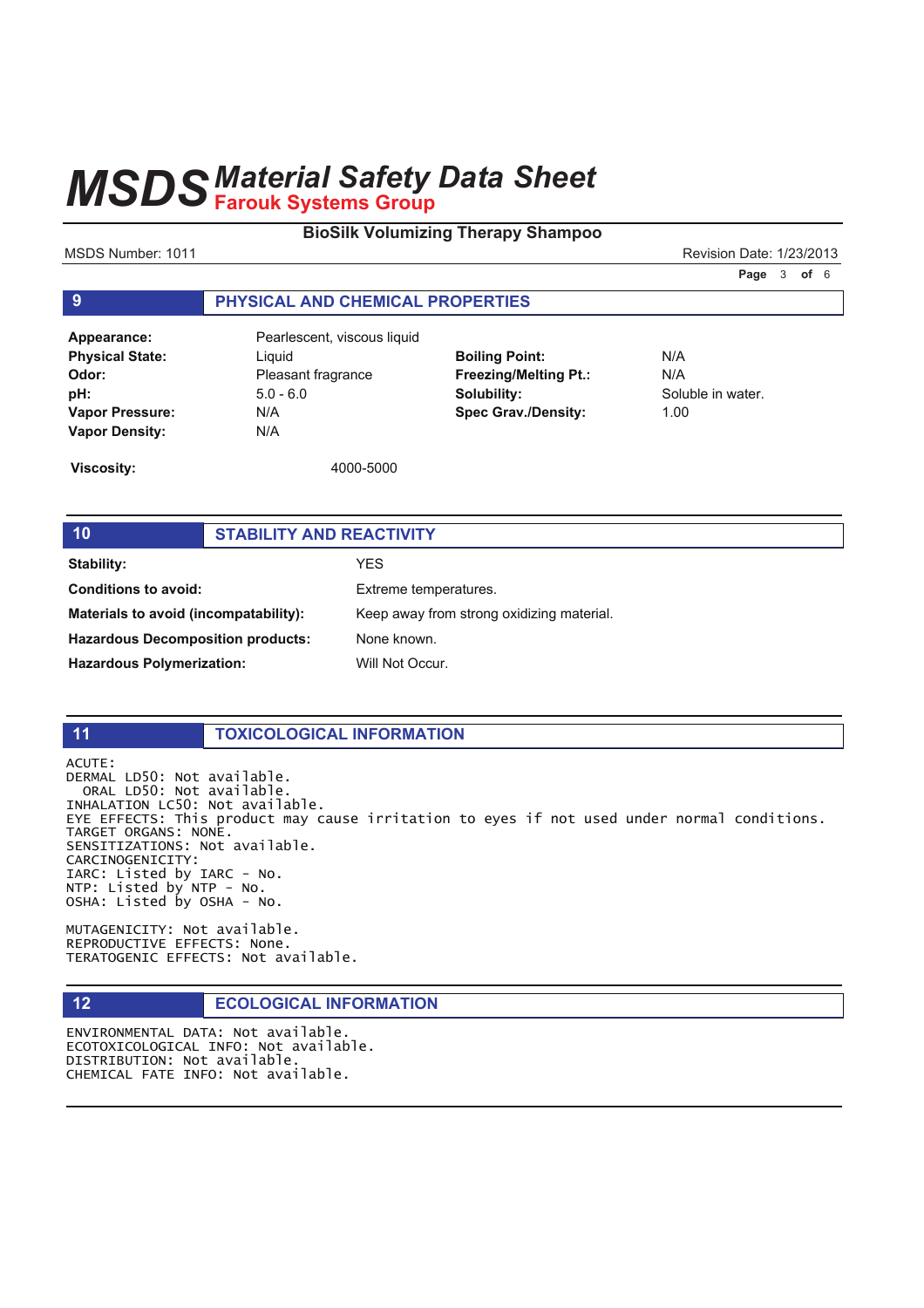#### **BioSilk Volumizing Therapy Shampoo**

MSDS Number: 1011 MSDS Number: 1011

**Page 4 of 6** 

#### **13 DISPOSAL CONSIDERATIONS**

US EPA Waste Number and Descriptions:

DISPOSAL METHOD: Controlled release of diluted product into a biological wastewater treatment plant. COMPONENT WASTE NUMBER: No EPA Waste Numbers are applicable for this product's components. DISPOSAL INSTRUCTIONS: Dispose of waste material according to local, state and federal rules and regulations.

#### **14 TRANSPORT INFORMATION**

This product is not regulated as a hazardous material by the United States (DOT) or Canadian (TDG) transportation regulations.

DOT CLASSIFICATION: Shipping Name: BioSilk Volumizing Therapy Shampoo Class: None. Non-regulated, non-hazardous

IMDG CLASSIFICATION: Shipping Name: BioSilk Volumizing Therapy Shampoo Class: None. Non-regulated, non-hazardous

IATA CLASSIFICATION: Shipping Name: BioSilk Volumizing Therapy Shampoo Class: None. Non-regulated, non-hazardous

 $1 - 800 - 424 - 9300$  1 Inside the United States outside the United States **CHEMTREC** 

1-703-527-3887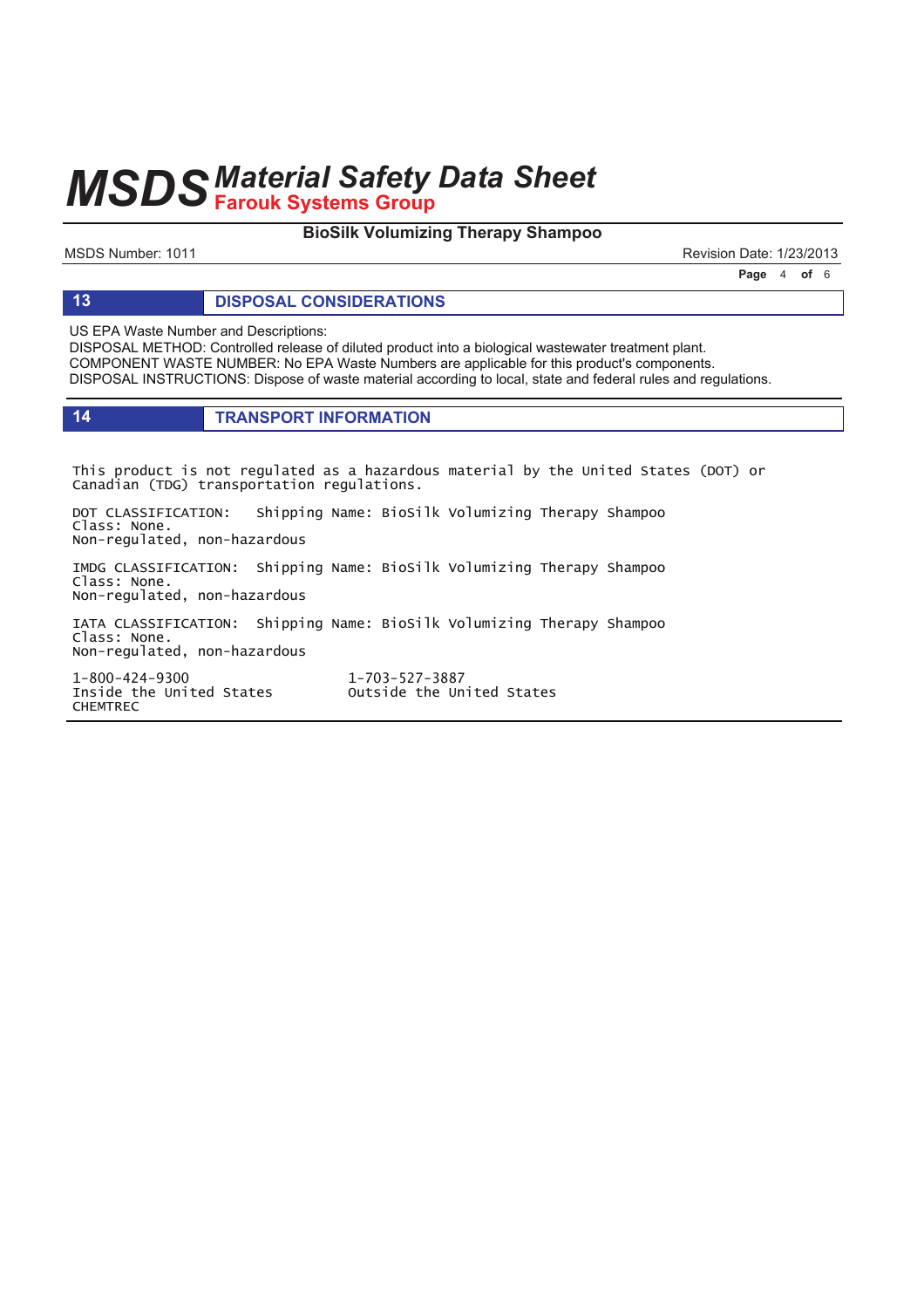#### **BioSilk Volumizing Therapy Shampoo**

MSDS Number: 1011

15

Revision Date: 1/23/2013

Page 5 of 6

#### **REGULATORY INFORMATION**

UNITED STATES: SARA TITLE III (Superfund Amendments and Reauthorization Act) 311/312 HAZARD CATEGORIES

Fire: No. Pressure Generating: No. Reactivity: No. Acute: No.<br>313 REPORTABLE INGREDIENTS: Not applicable. TITLE III NOTES: None. CERCLA(Comprehensive Response, Compensation, and Liability Act) CERCLA RQ: None. TSCA(Toxic Substance Release Act) TSCA REGULATORY: All ingredients are listed in the TSCA Inventory.

CANADA: WHMIS(WORKER HAZARDOUS MATERIAL INFORMATION SYSTEM) This product is WHMIS controlled. CANADIAN INGREDIENT DISCLOSURE LIST: Sodium Laureth Sulfate. CANADIAN ENVIRONMENTAL PROTECTION ACT: All intentional ingredients are listed on the<br>DSL(Domestic Substance List).

EUROPEAN COMMUNITY: EU REGULATORY: All intentional ingredients are listed on the European's EINECS Inventory. STATE REGULATIONS: Not available. LOCAL REGULATIONS: Not available.

**OTHER INFORMATION** 

NFPA CODES: Hazard Scale:  $0 = \text{Normal}$  $1 =$  Slight  $2 =$  Moderate  $3 =$  Serious  $4 =$  Severe **NFPA RATING:** FLAMMABILITY: 0 HEALTH: 1 REACTIVITY: 0 SPECIAL: None

16

**HMIS RATING:** FLAMMABILITY: 0 HEALTH: 1 PHYSICAL HAZARD: 0 PERSONAL PROTECTION: N/A

Disclaimer: Reasonable care has been taken in the preparation of this information, but the manufacturer makes no warranty of merchantability or any other warranty, expressed or implied, with respect to this information. The manufacturer makes no representations and assumes no liability for any direct, incidental or consequential damages resulting from its use.